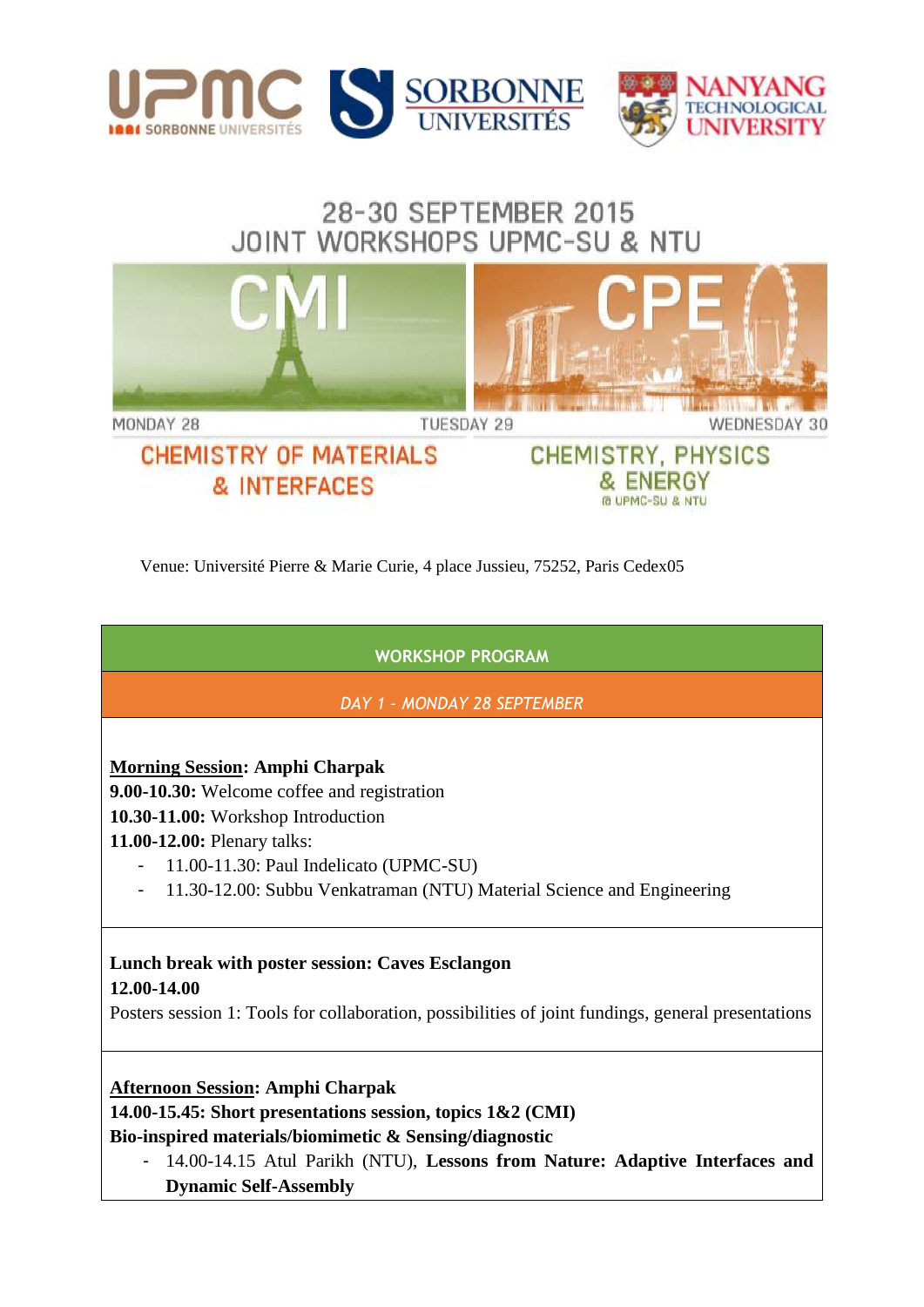- 14.15-14.30 Gervaise Mosser (UPMC-SU), **Collagen-based biomimetic materials for tissue repair**
- 14.30-14.45 Sierin Lim (NTU)
- 14.45-15.00 Souhir Boujday (UPMC-SU), **Surface functionalization for Biosensors**
- 15.00-15.15 Bo Liedberg (NTU), **Sensing and diagnostics at NTU**
- 15.15-15.30 Denis Fichou (UPMC-SU)

**15.30-16.00: Coffee Break** 

**16.00-17.00 Short presentations session, topics 4 (CMI) Characterization of Materials:** 

- 16.00-16.15 Guylène Costentin (UPMC-SU), **Advanced characterizations of hydroxyapatites: bulk and surface discrimination to rationalize the surface reactivity**
- 16.15-16.30 Yeng Ming Lam (NTU), **Understanding nanostructure development using electron microscopy and X-ray techniques**
- 16.30-16.45 Claude Jolivalt (UPMC-SU), **The use of electrospray device under UHV: applications to biointerfaces functionalization and to heterogeneous catalysis on model flat surfaces.**
- 16.45-17.00 Dong Zhili (NTU), **Synchrotron Structural Characterization of Cathode Materials for Lithium ion batteries**

End of Day 1

## *DAY 2 – TUESDAY 29 SEPTEMBER*

#### **Morning Session: Amphi Charpak**

**9.00-9.30:** Plenary talk:

- 9.00-9.30: Florence Babonneau (UPMC-SU) Excellence Initiative : MATISSE (MATerials Interfaces Surfaces Environment)

#### **9.30-10.30: Short presentations session, topics 3 (CMI) Catalytic Materials**

- 9.30-9.45 Chen Hongyu (NTU), **Au Nanowire Forest for Catalysis**
- 9.45-10.00 Catherine Louis (UPMC-SU), **Controlled design of metallic nanoparticles supported on oxides for catalysis applications**
- 10.00-10.15 Zhao Yanli (NTU), **Catalytic Center-Incorporated Porous Silica for Heterogeneous Catalysis**
- 10.15-10.30 Sophie Cassaignon (UPMC-SU)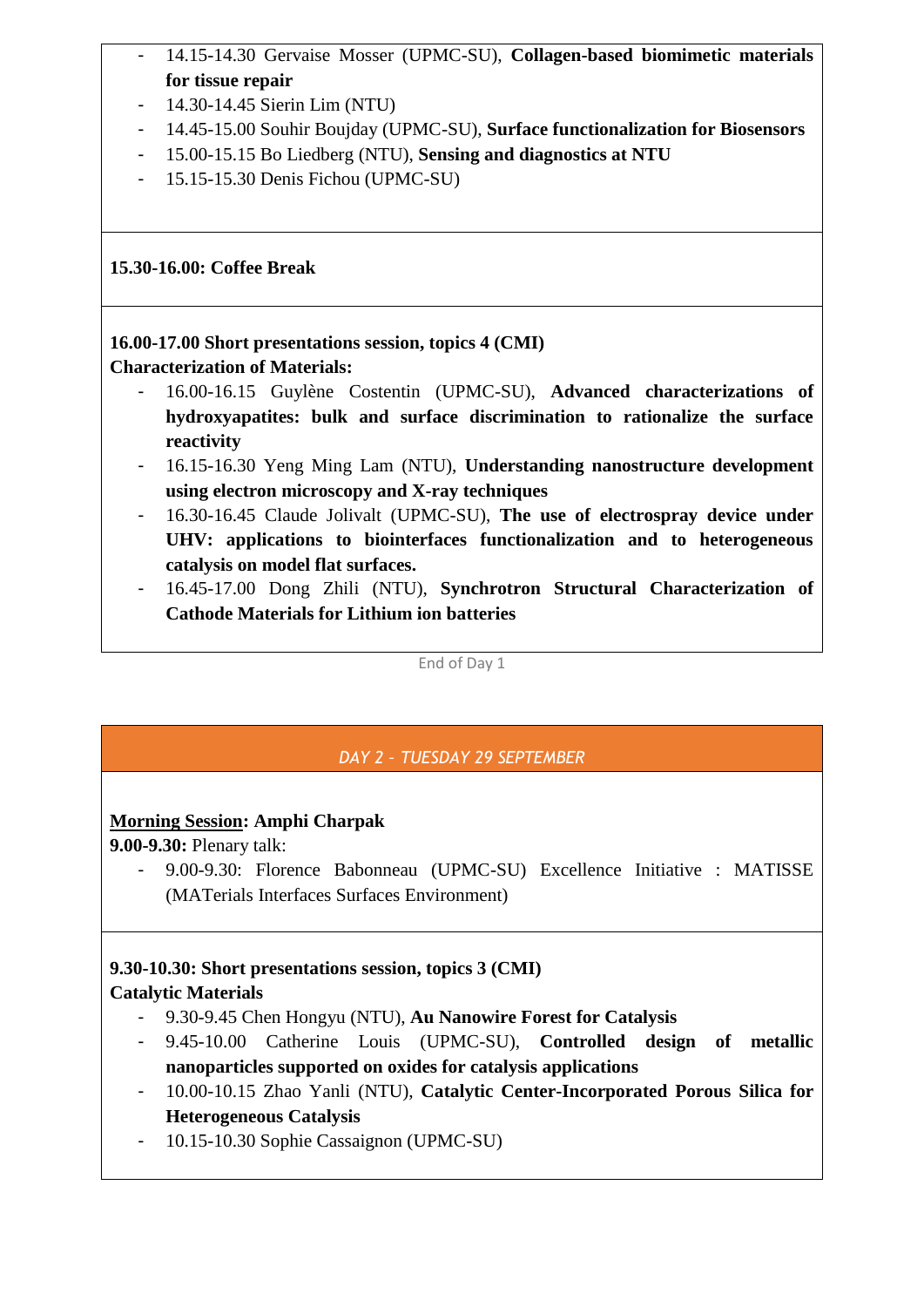#### **10.30-11.00: Coffee Break**

#### **11.00-12.45: Short presentations session, topics 5&6 (CMI&CPE)**

**Plasmonics/Quantum dots and quantum properties of materials & 2D Materials**

- 11.00-11.15 Gao Weibo (NTU), **Coherent manipulation, measurement and entanglement of quantum dot spins using optical fields**
- 11.15-11.30 Olivier Pluchery (UPMC-SU), **Single charge electronics with gold nanoparticles and organic monolayers**
- 11.30-11.45 Zhang Qichun (NTU)
- 11.45-12.00 Benoit Dubertret (UPMC-SU), **Colloidal chalcogenide nanoplatelets, a 2D material beyond graphene, and different from TMC.**
- 12.00-12.15 Hua Zhang (NTU), **Synthesis and Applications of Novel Two-Dimensional Nanomaterials**
- 12.15-12.30 Abhay Shukla (UPMC-SU),
- 12.30-12.45 Yu Ting (NTU), **Tuning Electronic and Valley Structures of Twodimensional Semiconductors by Applying Electrical and Magnetic potentials**

#### **Lunch break with poster session: Caves Esclangon**

**12.45-14.30** 

Posters session 2: Scientific presentations.

#### **Afternoon Session: Amphi Charpak**

**14.30-15.00:** Plenary talk: Christian Miniatura (Majulab, NTU-NUS-CNRS)

**15.00-16.45: Short presentations session, topics 10&11 (CPE)** 

#### **Modeling/simulation & Fluids and Statistical mechanics**

- 15.00-15.15 Mathieu Salanne (UPMC-SU), **Modeling materials for electrochemical energy storage**
- 15.15-15.30 Shuzhou Li (NTU), **Numerical Investigations on Optical Properties of Metallic Nanoparticle)**
- 15.30-15.45 Pietrucci (UPMC-SU), **Ab initio simulations of materials: structural transformations, properties and design**
- 14.45-15.00 David Wilkowski (NTU), **Non-equilibrium phase transition with gravitational-like interaction in a cloud of cold atoms**
- 15.00-15.15 Pascal Viot (UPMC-SU)
- 15.15-15.30 Silvestre Roberto Gonzalez Avila (NTU), **Droplet fragmentation through cavitation**
- 15.30-15.45 Stephane Zaleski (UPMC-SU), **Simulations of small scale vapor-liquid flows**
- 15.45-16.15 Massimo Pica Ciamarra (NTU), **Bubbles, drops and grains**

#### **17.30: Social Aperitif at Tour Zamansky**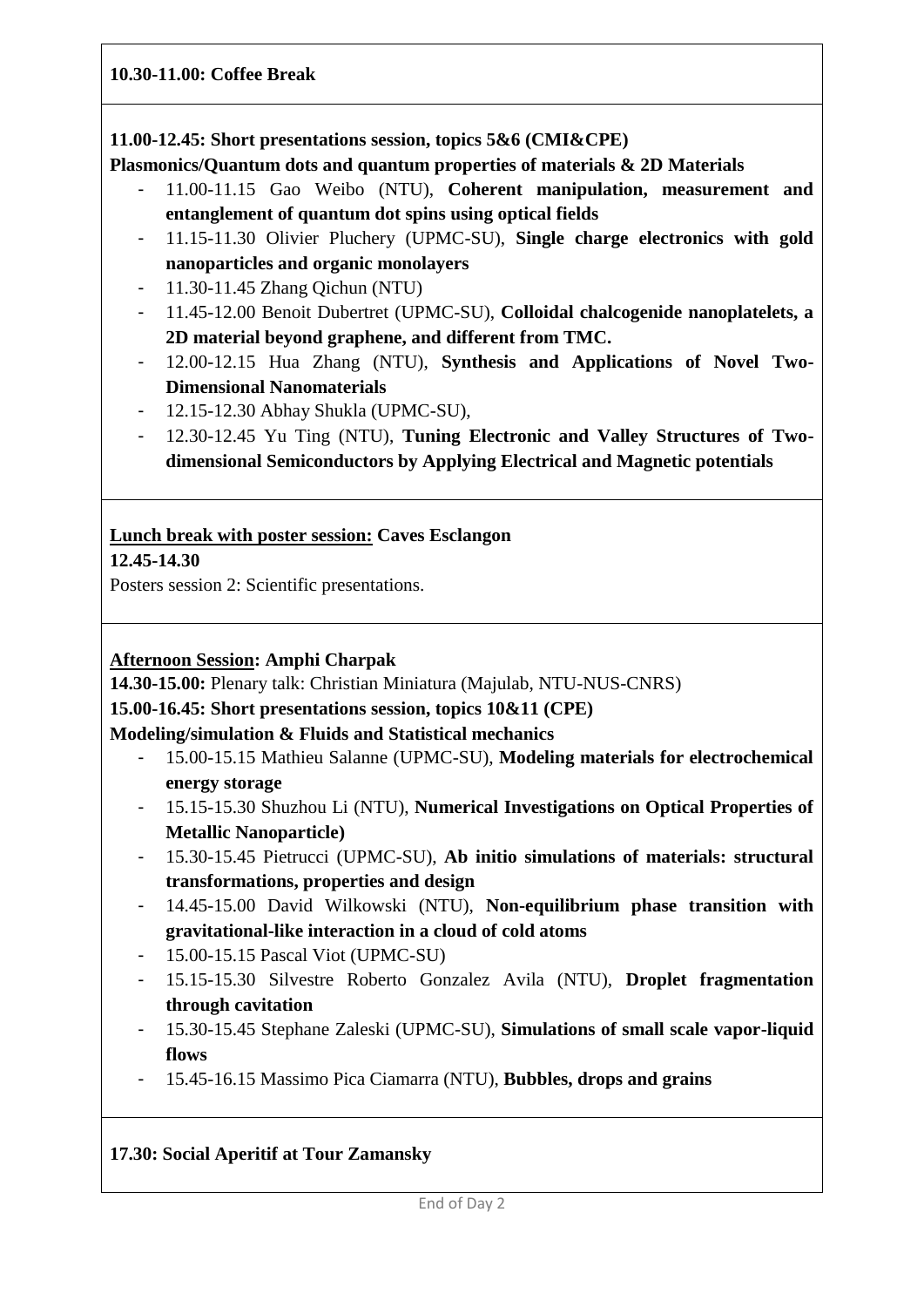## *DAY 3 – WEDNESDAY 30 SEPTEMBER*

**Morning Session: Amphi Charpak**

**9.00-9.30:** Plenary talk: Corinne Aubert (UPMC-SU) Excellence Initiative: MiChem (Multiscale integrated Chemistry)

**9.30-10.15: Short presentations session, topics 9&12 (CPE)**

**Bio-organometallic & Synthetic organic chemistry and catalysis**

- 9.30-9.45 Anne Vessières (UPMC-SU), **Bioorganometallic Chemistry: synthesis and study of the mechanism of action of osmium-based tamoxifen derivatives.**
- 9.45-10.00 Shunsuke Chiba (NTU), **Molecular Transformation with Vinyl Azides**
- 10.00-10.15 Serge Thorimbert (UPMC-SU), **Preparation and Reactivity of Original (Aromatic) Heterocycles**
- 10.15-10.30 David Lou (NTU)

**10.30-11.00: Coffee Break** 

**11.00-12.00: Short presentations session, topics 12& 8 (CPE)**

**Synthetic organic chemistry and catalysis & Electronic and magnetic properties/devices**

- 11.00-11.15 Roderick Bates (NTU), **The Synthesis of Organic Molecules, with and without Collaboration**
	- 11.15-11.30 Marc Petit (UPMC-SU), **Well-defined Cobalt Catalysts**
	- 11.30-11.45 Chen Xiaodong (NTU)
- 11.45-12.00 André-Jean Attias (UPMC-SU), **Self-organized (macro)molecular semiconductors towards ambipolar devices**

# **Lunch break: Tour Zamanski**

**12.00-13.30** 

#### **Afternoon Session: Amphi Charpak**

**13.30-14.00:** Plenary talk: Subbodh Mhaisalkar (Erion, NTU)

**14.00-15.00: Short presentations session, topics 7 (CPE)** 

#### **Material for energy: storage, conversion**

- 14.00-14.15 Sum Tze Chien (NTU), **The Photophysics of Halide Perovskite Solar Cells**
- 14.15-14.30 Ozlem Sel (UPMC-SU), **"Ion Dynamics in Nanostructured Materials Investigated by Multi-Scale Coupled** *Electrochemical Methods*
- 14.30-14.45 Damien Dambournet (UPMC-SU), **Inducing Defects in Transition Metal Oxyfluoride Electrodes to Improve Energy Storage**

**15.00-15.30: Discussion, concluding remarks**